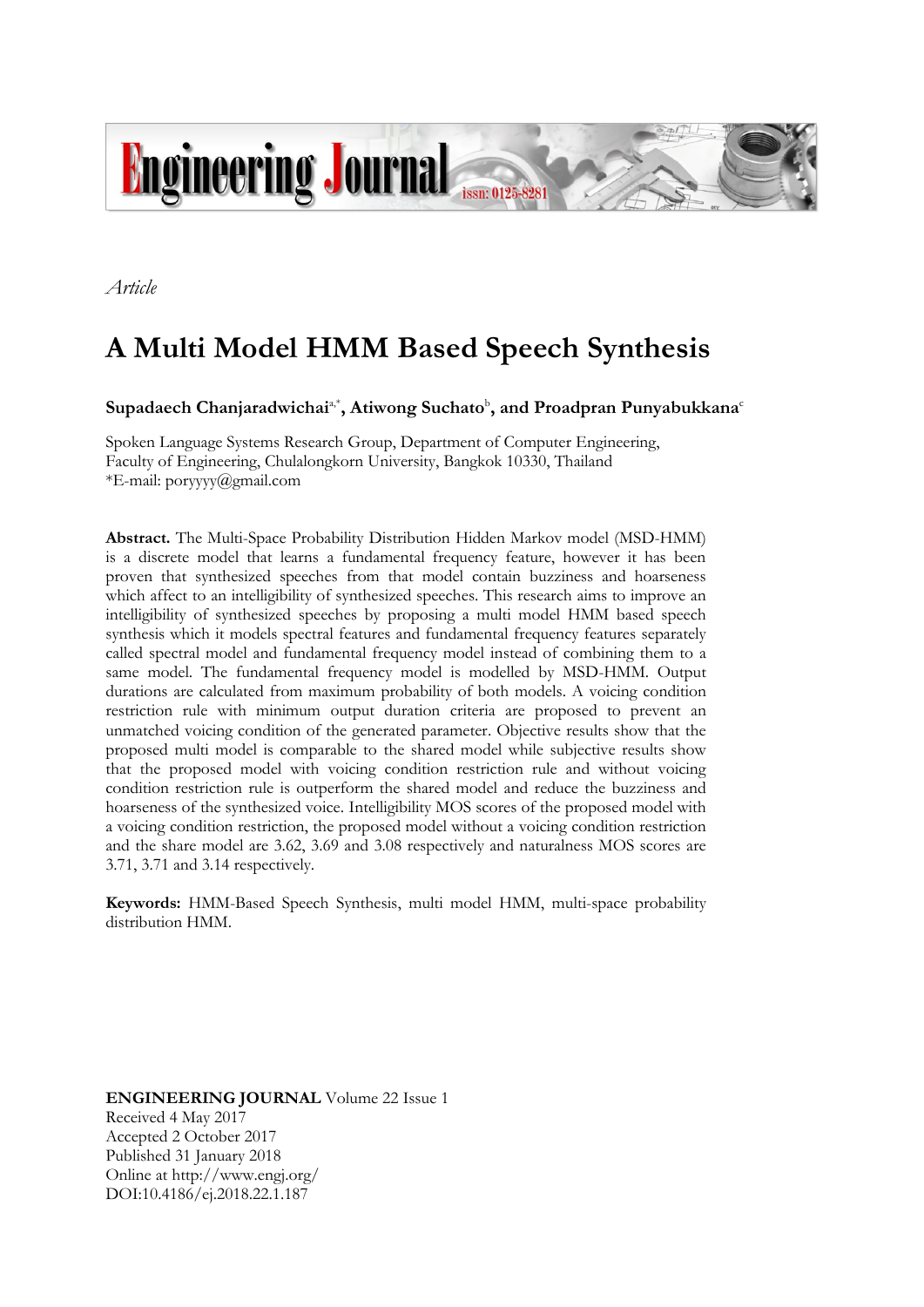# **1. Introduction**

A speech synthesis technology transforms texts to speeches which it is widely used as an assistive technology [1], an interactive voice response and an augmented way for receiving an information. An improvement of handheld devices in term of a computing performance and a cost enables a speech synthesis technology to the user who use the device [2], for example, The Google map voice its navigation label including street names by using a speech synthesis technology.

The hidden Markov model (HMM) based speech synthesis is one of the most successful model for modelling a speech synthesis [3]. It represents speech waveforms as speech features, and stores the trajectory of speech feature in a HMM Model which it reduces the footprint size of the model compared to store the whole pieces of the speech waveform.

A quality of synthesized speeches in the aspect of an intelligibility affects an understandability of a listener. To achieve the intelligibility, the synthesized speech must be cleared (no buzzy sound) and correctly pronounced.

The intelligibility of HMM based synthesized speeches may be low because of the poor performance of trained models which they can not reconstruct the output feature correctly. K. Yu and S. Young [4] reported that the MSD-HMM [5] which it models the fundamental frequency feature causes the poor performance of intelligibility because of the MSD-HMM models the fundamental frequency feature as either unvoiced state or voiced state which it means that the voicing condition of synthesized speech is the same for whole states

This research focus on a reconstruction of the fundamental frequency and aims to improve the intelligibility of a synthesized speech by proposing a multi model HMM based speech synthesis that allows to train model of spectral features separately with fundamental frequency.

#### **2. Background Knowledge**

The input speech waveform is converted to features for using as inputs of a HMM via a vocoder. The state of the art source-filter vocoder [6] is STRIAGHT [7]. Output features from STRAIGHT are spectral coefficients, fundamental frequency and band aperiodic coefficients. Spectral coefficients represent a vocal tract filter. A fundamental frequency feature represents a resonance of a larynx which it is a discrete function because a larynx operates in two modes which are an open mode generating an unvoiced speech (white noise) and a resonant mode generating a voiced speech (fundamental frequency spectrum). Band aperiodic coefficients represent a filter modulated with the larynx's spectrum. A summary of STRIAGHT vocoder is shown at Fig. 1.



Fig. 1. The STRIAGHT vocoder.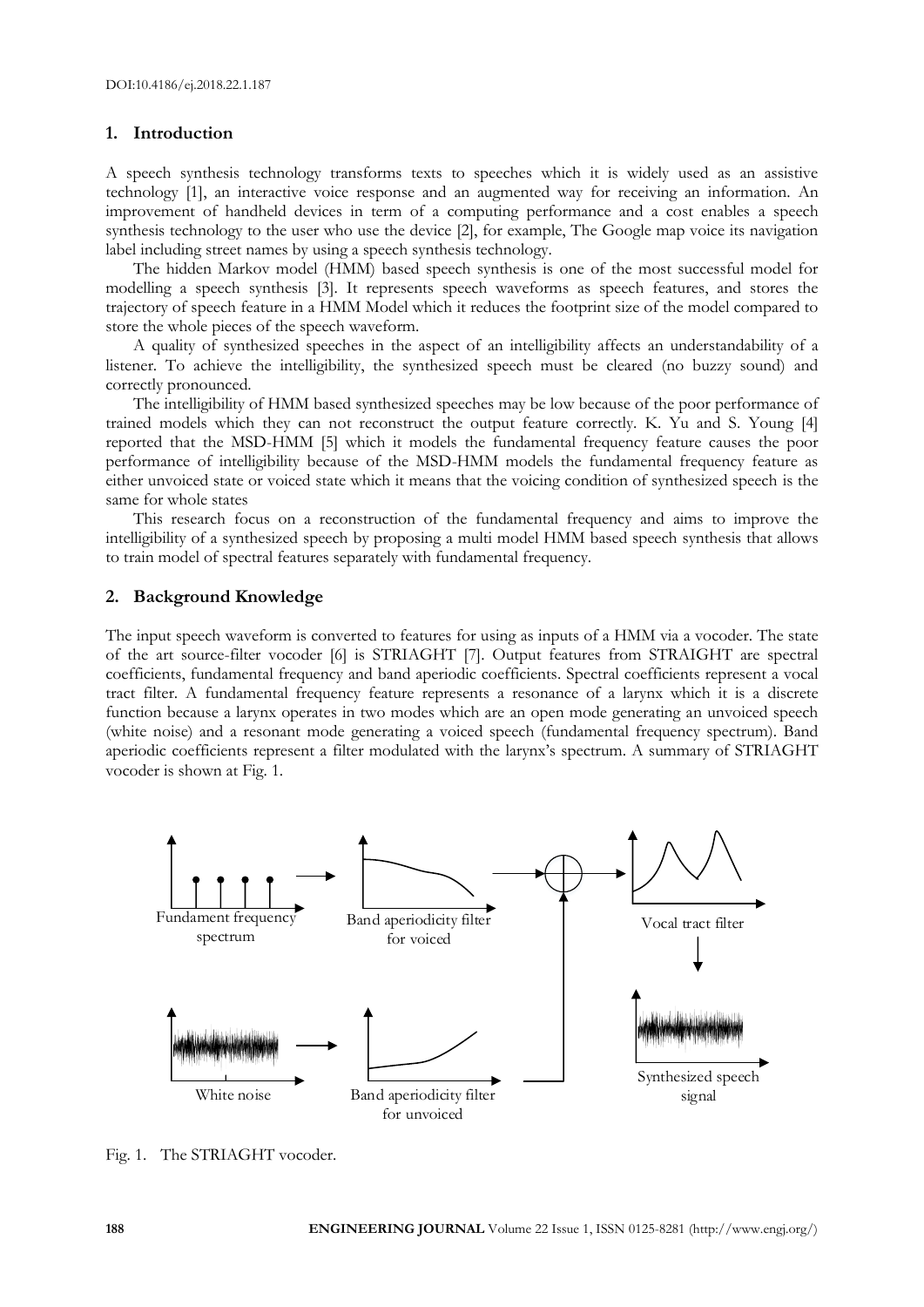Inputs for training HMM model are speech feature vectors including their delta (∆) and delta-delta (∆∆), transcription of the input in the phoneme level and context features corresponding to the transcription. Context features are additional contexts describing the input data such as a stress, a part of speech and adjacent phonemes.

A single HMM model contains multiple states and a state contains multiples streams. Probabilistic models which are the Gaussian distribution are grouped into stream as shown on Fig. 2. Streams can be weighted. For example on Fig. 2, the third stream's weight is 0 while the other streams' weight are 1 which it mean that an output probability exclude probability from the third stream.

The spectral HMM model structure proposed by [8] shown on Fig. 2 combines with 3 streams which are spectral features with their ∆ and ∆∆ at the first stream, fundamental frequency feature with it ∆ and ∆∆ at the second stream, and band aperiodic features with their ∆ and ∆∆ at the third stream. Durations of sound units are modelled with another HMM models call duration model. A number of states in a duration model are equal to a number of states in a spectral model. The duration model contains only 1 stream with one feature which represents a number of frames of a corresponding state.

Due to a value of fundamental frequency features are discontinuous, the MSD-HMM is required to model fundamental frequency features. The model in a state of the MSD-HMM contains two Gaussian distributions. The first distribution called a voicing condition distribution represents the probability of whether a state is continuous or discrete value (voiced or unvoiced). The second distribution called a fundamental frequency distribution represents the value of continuous function (fundamental frequency). If the probability of the first distribution is greater than a defined threshold, it indicate that the model is continuous function.



Fig. 2. HMM prototype proposed by [8].

The training process of acoustic models [8] is shown in Fig. 3. Each sound unit registered in the system is represented with a HMM with a certain number of states which is a common number for all sound units and is also common for speech models and duration models. The HMM parameters of these contextindependent HMM are estimated and re-estimated for an arbitrary number of iterations based on labelled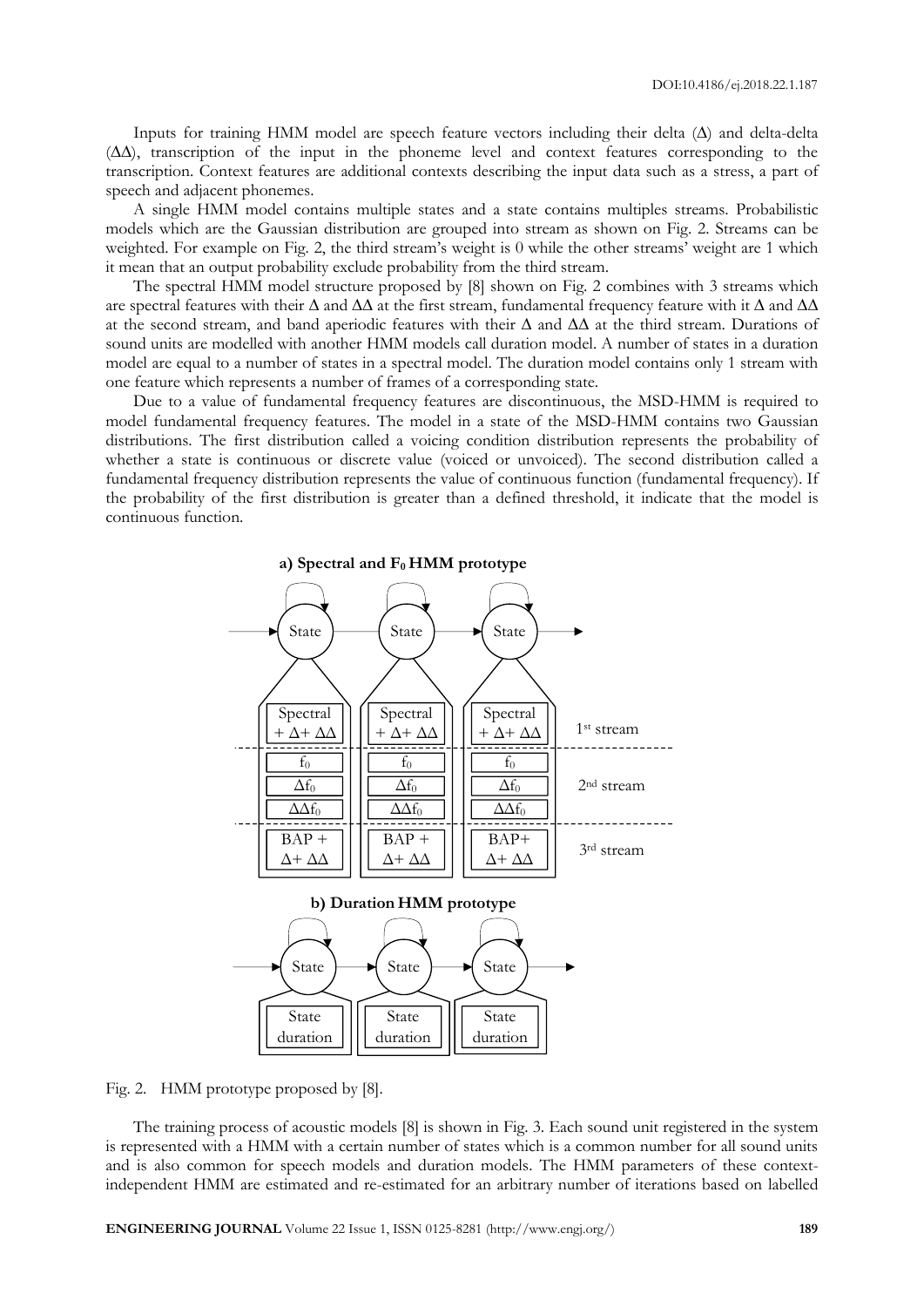training speech utterances. Then, the trained context-independent models are used as the starting models for constructing their associated full context dependent HMM.

The full context dependent HMM is huge caused by a combination of many context features. To reduce a number of context-dependent models, tree-based context clustering is performed on the full content dependent models [9]. Nodes of a tree are grouping questions derived by grammar rules. Answers of the question are either in a group of the question or not in a group of the question. The minimum generation error (MGE) criterion [9] calculated from a probability of the full context dependent HMM is used to construct a context clustering tree. Leaf nodes of a context clustering tree are grouped models called tied context dependent models.

At this stage, tied context dependent models are re-estimated again. The tied context dependent models can be improved further by untying each tied context dependent model back into their corresponding full context dependent models, which can be re-estimated again as proposed by [8]. These steps, tying full context dependent models into tied context dependent models, re-estimation of tied context dependent models, untying tied context dependent models, and re-estimation of full context dependent model before being tied again, can be repeated for an arbitrary number of iterations. Duration models are trained during each re-estimation process [10].

Finally, the global variance model [11] is trained and applied to compensate for possible oversmoothing effects. This process is optional.

The state boundaries of HMM models are not observable from the given transcriptions because they are labelled in a phoneme level while a state level is sub segmental of a phoneme level. The expectationmaximization algorithm estimates state boundaries which maximize the output probability of a HMM model.

A duration model is modelled with the Gaussian distribution model, and trained with the state duration of a corresponding state at the re-estimation process simultaneously with a speech model.





Inputs of a speech synthesis process are the full context features of a speech to be synthesized. Full context features are traversed in the clustered tree. Results are corresponding speech models and duration models. Output durations of each state are collected from a mean value of each state in the duration model.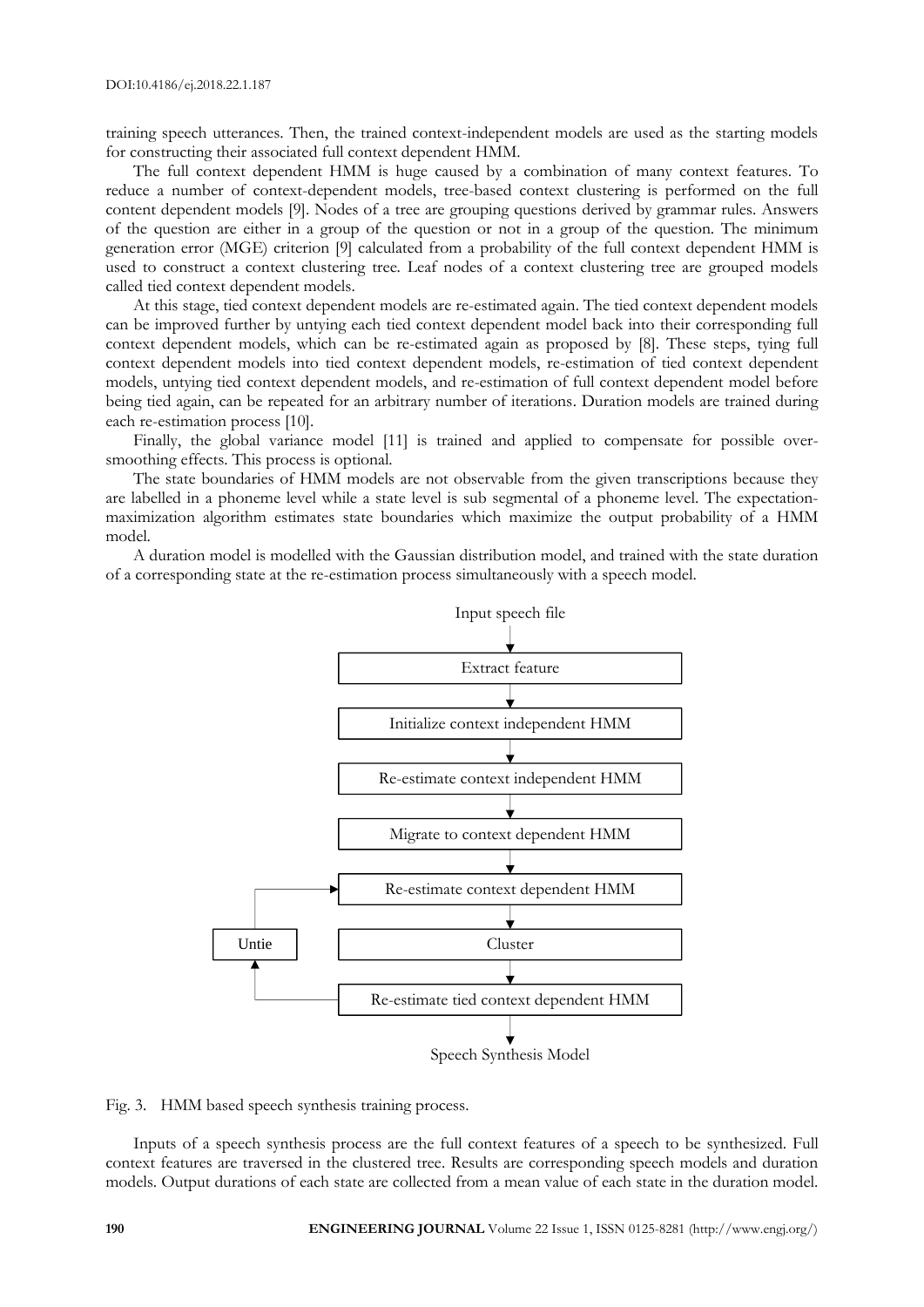Spectral coefficients, fundamental frequency, and band aperiodicity coefficients collect from a mean value of each state in speech model and repeat until a number of the output duration. The synthesized features from the speech model are processed with the smoothing function proposed by [12] and global variance [11], then they are synthesized to speech waveform.

To determine a fundamental frequency from the fundamental frequency MSD model, a mean value of the voicing condition distribution is considered. If the value is lower than a threshold, a result is unvoiced, otherwise, a result is voiced and a fundamental frequency is determined from the fundamental frequency distribution of the MSD-HMM.

# **3. Literature Review**

This section reviews an improvement in a reconstruction of the fundamental frequency for enhancing an intelligibility of the synthesized speech.

A fundamental frequency contains voiced and unvoiced regions which it is represented as a discrete parameter. In voiced regions, values of the fundamental frequency are continuous and range from 60Hz to 300Hz [13] and in unvoiced regions, the fundamental frequency is replaced with a spectrum of turbulence airflow which it can not represented with real value. A representation of the fundamental frequency with continuous value is not possible.

To deal with that problem, two solutions were proposed. The first solution is modifying a HMM model to support a discontinuous parameter. The second solution is changing the representation of fundamental frequency to a continuous parameter called continuous vocoder.

The MSD-HMM was proposed to model a discrete parameter like a fundamental frequency. It contains two probability distributions which are the probability distribution of being a discontinuous parameter (unvoiced) and the value of continuous region (voiced). The voicing condition of MSD-HMM is determined from a probability distribution of being a discontinuous parameter.

The speech synthesis modelled with MSD-HMM has a problem at a parameter generation process because the voicing condition is same amount state and the mismatch of a voicing condition between spectral feature and fundamental frequency can be occurred which it lead to a buzziness and a hoarseness problem. A continuous vocoder was proposed to fix this problem.

A continuous vocoder generates continuous values in an unvoiced region by using estimation functions [14], heuristic rules [15] and multiple F0 candidates tracker [16]. A voicing condition classification of a generated parameter is required for a continuous vocoder. Features for classifying are band aperiodicity [7] and maximum voiced frequency [17]. These features are continuous value and modelled with standard HMM model [18]. The voicing condition is not depended on the state so the synthesized speech is better than MSD-HMM.

A hybrid approach by using joint model like MSD-HMM with continuous vocoder was proposed by [4, 19]. The voicing condition of this model is jointly modelled with a fundamental frequency instead of separated HMM model, and is trained with voicing labels information.

Both methods outperform MSD-HMM in objective tests and subjective tests because a voicing condition is not modelled in state level which it allows the voicing condition of synthesized speech in the same state can be either voiced or unvoiced. It leads to the assumption of this research that the state boundary definition of the traditional model proposed by [19] is ineffective for reconstruction a fundamental frequency with MSD-HMM because the spectral model proposed by [20] combines spectral features and fundamental frequency features into the same model. An output probability of the state is shared between those features. This research proposes multi-model HMM based speech synthesis which it models the spectral feature and fundamental frequency feature separately.

# **4. Proposed Method**

This section describes the multi model HMM-based speech synthesis and a calculation of the output duration of multi model HMM-based speech synthesis.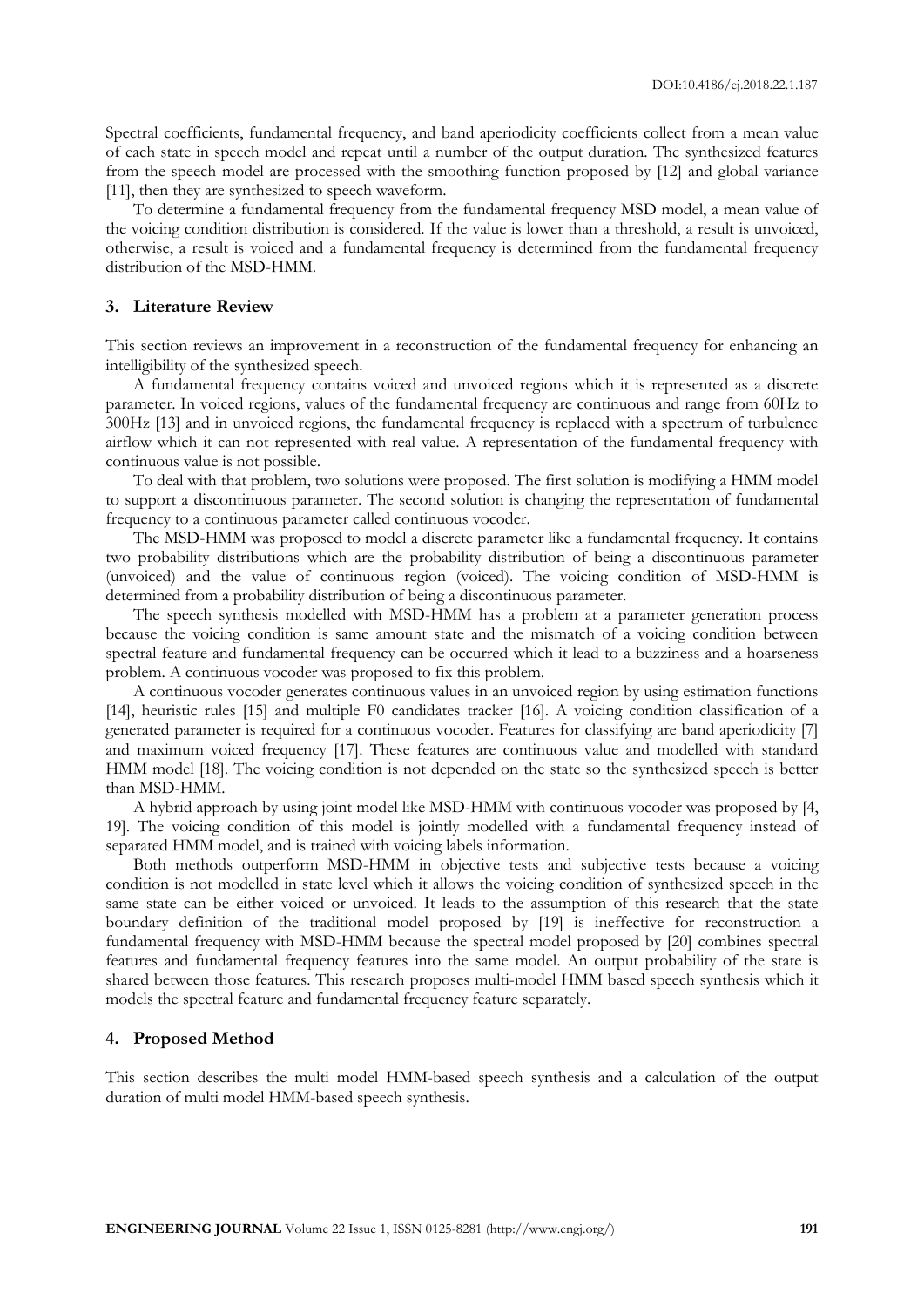#### **4.1. The Multi Model HMM-based Speech Synthesis**

A state boundary definition of HMM model relies on the output probability of a state. The output probability is a summation of the probability of every features and weighted with the stream weight. The probability of a feature is calculates from the Gaussian distribution probability density function of the trained model with value of an observation (training data).

The example of state boundary definition shows in Fig. 4. Training data compose of 2 features as show in Fig. 4(a). The value of the first feature is move upward until 50% of the data and then move downward but the value of the second feature is drop sharply until 40% of the data and then steady to the end.

The HMM with 3 states models the data show in Fig. 4(a). The maximum output probability criterion is applied to find state boundaries. The Gaussian probability distribution function is used to model a state. A mean and variance of a state calculated from observation data placed in the state interval. An output probability of the state is calculated by product of every probability from observation data placed in the state interval.

For the first feature, state boundaries place at approximately  $0 - 0.25$ ,  $0.25 - 0.75$  and  $0.75 - 1$  for the first, second and third state respectively as shown on Fig. 4(b) where the horizontal lines in the graph represent a mean value and the shade areas represent the variance. For the second feature, state boundaries place at approximately  $0 - 0.125$ ,  $0.125 - 0.4$  and  $0.4 - 1$  for the first, second and third state respectively as shown on Fig. 3(c). The third state of Fig. 4(c) contains steady observation data so its variance is little and its output probability is too high.

When both features combine to the same model, the results may be bias to either the first feature or the second feature. From Fig. 4(b) and Fig. 4(c) show that a output probability of the second feature is more than the first feature because the second feature contains steady values at interval 0.4 – 1 so the state definition of the combining the first and second features is shown at Fig. 3(d) where the state boundary is bias to the second feature.



Fig. 4. Example of bias at state definition.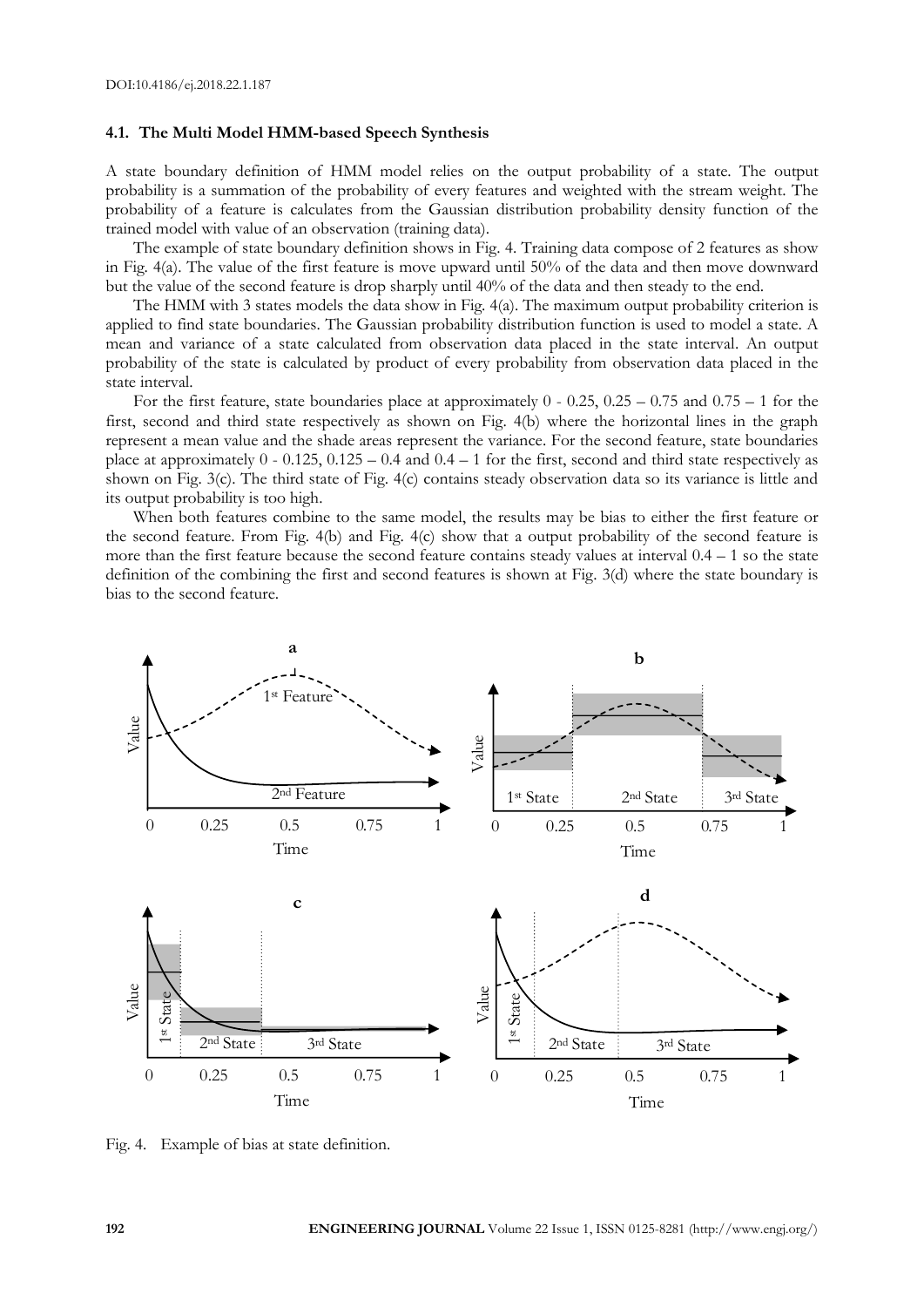The previous example shows that a state boundary definition of a combination of multiple features isn't optimal as separation. Comparing to a combination of spectral features and fundamental frequency features in the same model may cause a state boundary of fundamental frequency features is biased with spectral features.

This research proposes a multi model HMM-based speech synthesis to eliminate that problem by splitting to spectral model and a fundamental frequency model. A component of the spectral model consists of a spectral stream and a fundamental frequency stream but a weight of the fundamental frequency stream is set to 0 to ignore a bias from a fundamental frequency as shown on Fig. 5(a). A fundamental frequency model contains a fundamental frequency stream and a band aperiodicity stream as shown on Fig. 5(b).

A duration model and clustered trees are duplicated to both a spectral model and a fundamental frequency model.

The reason for storing fundamental frequency stream in a spectral model is for checking a corresponding of a voicing condition of output speech parameters, for example output spectral features generated from the unvoiced region of a spectral model should not match with output fundamental frequency generated from a voiced region.

A band aperiodicity is a filter for convoluting with a fundamental frequency filter as shown on Fig. 1 so a band aperiodicity stream is combined with a fundamental frequency stream at the fundamental frequency model.

A training procedure of both models is same as proposed by [8]. Both models are individually trained with a same dataset and same parameter tuning configurations.

![](_page_6_Figure_7.jpeg)

Fig. 5. The proposed multi model HMM.

#### **4.2. The Output Duration Calculation**

The duration model stores the length of a corresponding model in frame unit. It is modelled as a Gaussian probability controlled with mean and variance parameter. Mean and variance of the models are trained during the model training process [17].

This proposed method has 2 duration models stored at the spectral model and fundamental frequency model. In a shared model, the output duration is calculated by the summation of all mean value in the state of the duration models. For multi model, if the output duration calculated by that method separately, it may result in an inequality of the output generated by both models.

A maximum probability equation of both duration models with an equal total length criterion as shown on Eq. (1) is used to find the output duration of the multi model.  $d_{si}$  and  $d_{fi}$  are output duration at i<sup>th</sup> state of a spectrum model and a fundamental frequency model respectively.  $\lambda_{si}$  and  $\lambda_{fi}$  are the Gaussian probability density functions of duration model at the i<sup>th</sup> state of a spectrum model and a fundamental frequency model respectively.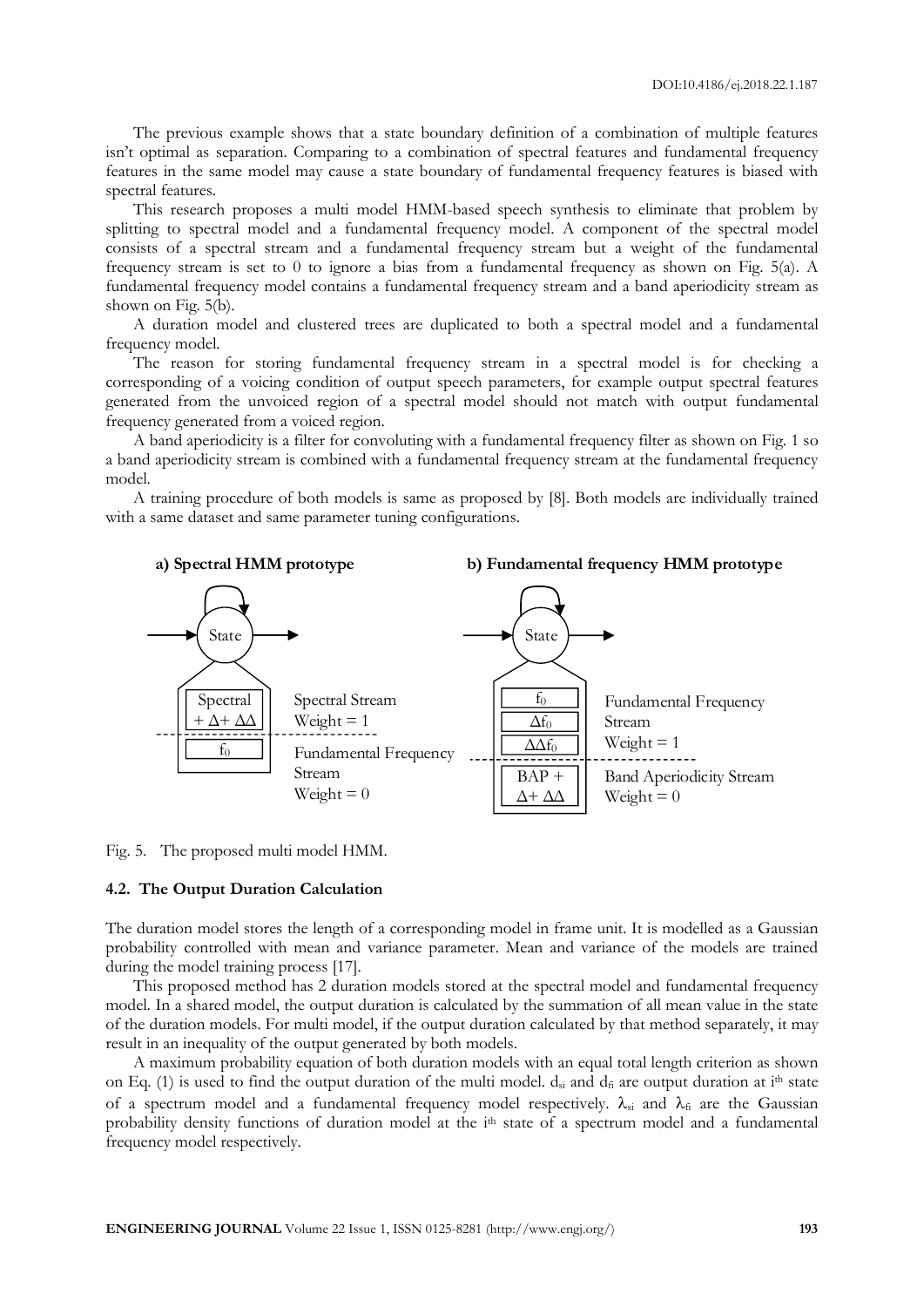$$
\{d_{s1},...,d_{sn},d_{f1},...,d_{fn}\} = \underset{d_{s1},...,d_{sn},d_{f1},...,d_{fn}}{\arg \max} \prod_{i=1}^{n} \lambda_{si}(d_{si}) \lambda_{fi}(d_{si}) \text{ where } \sum_{i=1}^{n} d_{si} = \sum_{i=1}^{n} d_{fi} \tag{1}
$$

The example of applying Eq. (1) is shown on Fig. 6. The mean values of duration model at spectral model are 2, 4 and 2 for the 1st, 2nd and 3rd state respectively and for fundamental frequency model are 4, 2 and 1 for the 1st, 2nd and 3rd state respectively so a summation of the mean value of spectral model and fundamental frequency model are 8 and 7 respectively. A maximum probability in each state of duration model occurs when a number of output frames is equal to a mean value. To maximize the probability of Eq. (1), the output duration is 8 frames by extending the 1<sup>st</sup> state of the fundamental frequency model to 5 frame because increasing the 1st state of fundamental frequency model which its variance is 3 reduces the probability of Eq. (1) less than increasing other state in fundamental frequency model or decreasing states in spectral model which their variance are 1.

![](_page_7_Figure_3.jpeg)

Fig. 7. Output duration without voicing condition restriction rule.

Due to both models are individually trained, a relation about a voicing condition of generated parameters is ignored as described in section 4.1. The rule for checking voicing condition called voicing condition restriction rule is defined that the parameter generated at the same frame form both model must be same voicing condition. To determine the voicing condition of a spectral model, the mean value from a voicing condition distribution in the MSD-HMM at a fundamental frequency stream of a spectral model is considered.

In some situations, they are impossible to match the same voicing condition between both models. This situation is called unmatched voicing condition. The example of unmatched voicing condition is shown on Fig. 8. The spectral model contains 3 unvoiced states and the fundamental frequency model contains 1 voiced states at the first state and 2 unvoiced states.

An approach to eliminate this problem is ignoring some states by setting the duration of that state to 0. The result of a state duration using the Eq. (1) and applying the voicing condition restriction rule is shown on Fig. 8.

To find a dropped state, a brute force algorithms is used by iteratively set the output duration of state to 0, then every cases are checked with the voicing condition restriction rule and calculated the probability, finally the case which satisfied the voicing condition restriction rule and gotten the maximum probability is selected. If dropping one state can not find the case which satisfied voicing condition restriction rule, the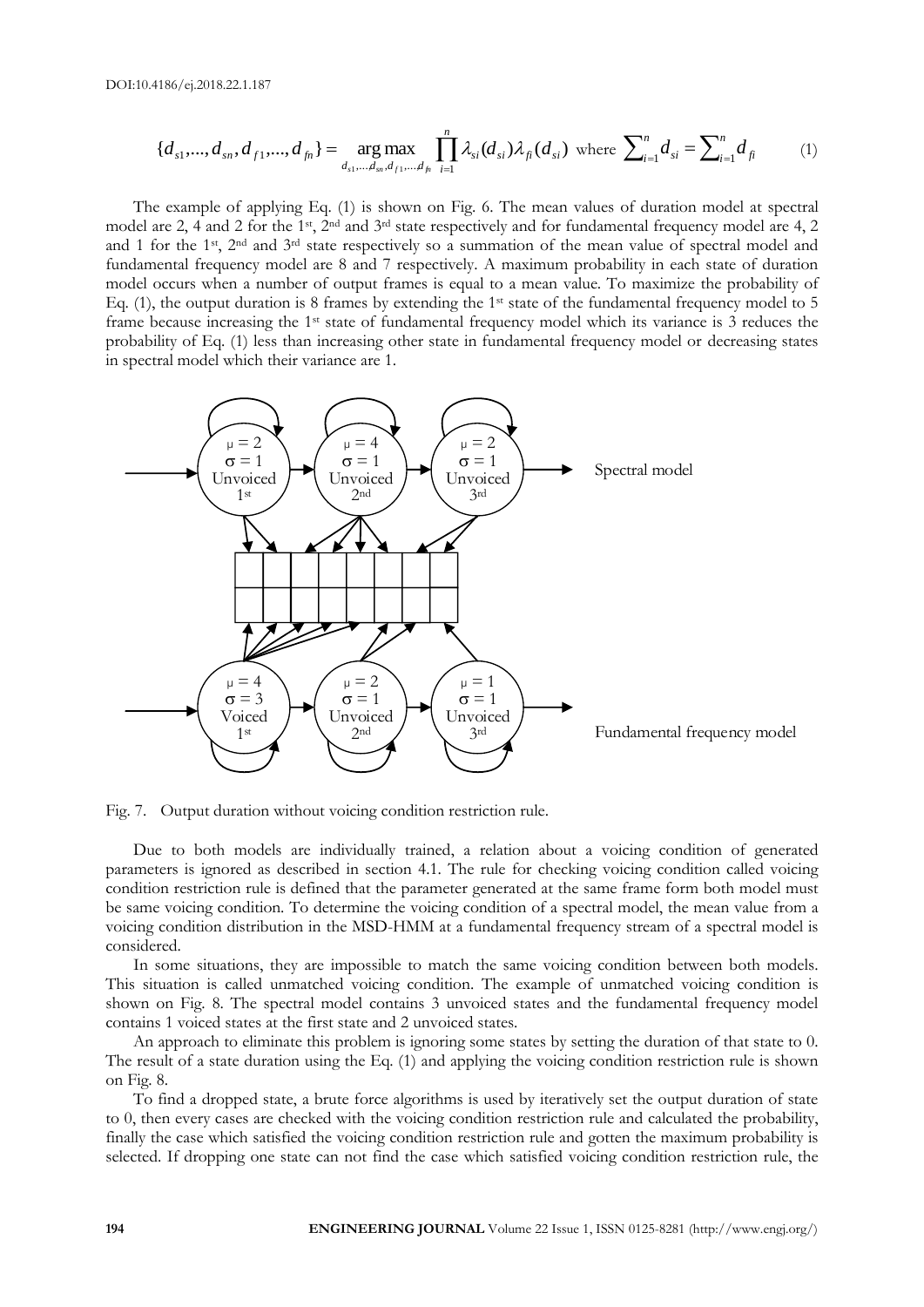algorithm increase the number of dropped state by one until a case which satisfied the voicing condition restriction rule is found.

![](_page_8_Figure_2.jpeg)

Fig. 8. Output duration with voicing condition restriction rule.

Using only an equation Eq. (1) for generating state durations from both model is affected by the ignoring states because when states are ignored, the output duration is reduce as shown on Fig. 8 comparing to the example shown on Fig. 7. A minimum output duration rule is proposed to fix that problem by limiting the minimum output duration for each models. Rules proposed by this research are shown on Eq. (2) – Eq. (5) where  $\mu_{si}$  and  $\mu_{fi}$  at Eq. (2) to Eq. (5) are a mean value of duration model at i<sup>th</sup> state on a spectral model and a fundamental frequency model respectively. Only one rule of Eq. (2) to Eq. (5) is applied with Eq. (1) at once. The detail of each rules are:

1. A output duration must more than the summation of mean values in each states including ignored states on a fundamental frequency model called CRI\_F as shown on Eq. (2).

$$
\sum_{i=1}^{n} d_{si} = \sum_{i=1}^{n} d_{fi} \ge \sum_{i=1}^{n} \mu_{fi}
$$
 (2)

2. A output duration must more than the summation of mean values in each states including ignoring states on a spectral model called CRI\_SPEC as shown on Eq. (3).

$$
\sum_{i=1}^{n} d_{si} = \sum_{i=1}^{n} d_{fi} \ge \sum_{i=1}^{n} \mu_{si}
$$
 (3)

3. A output duration must more than the summation of minimum mean values between a spectral model and a fundamental frequency model at the same states including ignoring states called CRI\_MIN as shown on Eq. (4).

$$
\sum_{i=1}^{n} d_{si} = \sum_{i=1}^{n} d_{fi} \ge \sum_{i=1}^{n} \min(\mu_{si}, \mu_{fi})
$$
\n(4)

4. The output duration must more than the summation of average mean values between spectral model and fundamental frequency model at the same states including ignoring states called CRI\_AVG as shown on Eq. (5).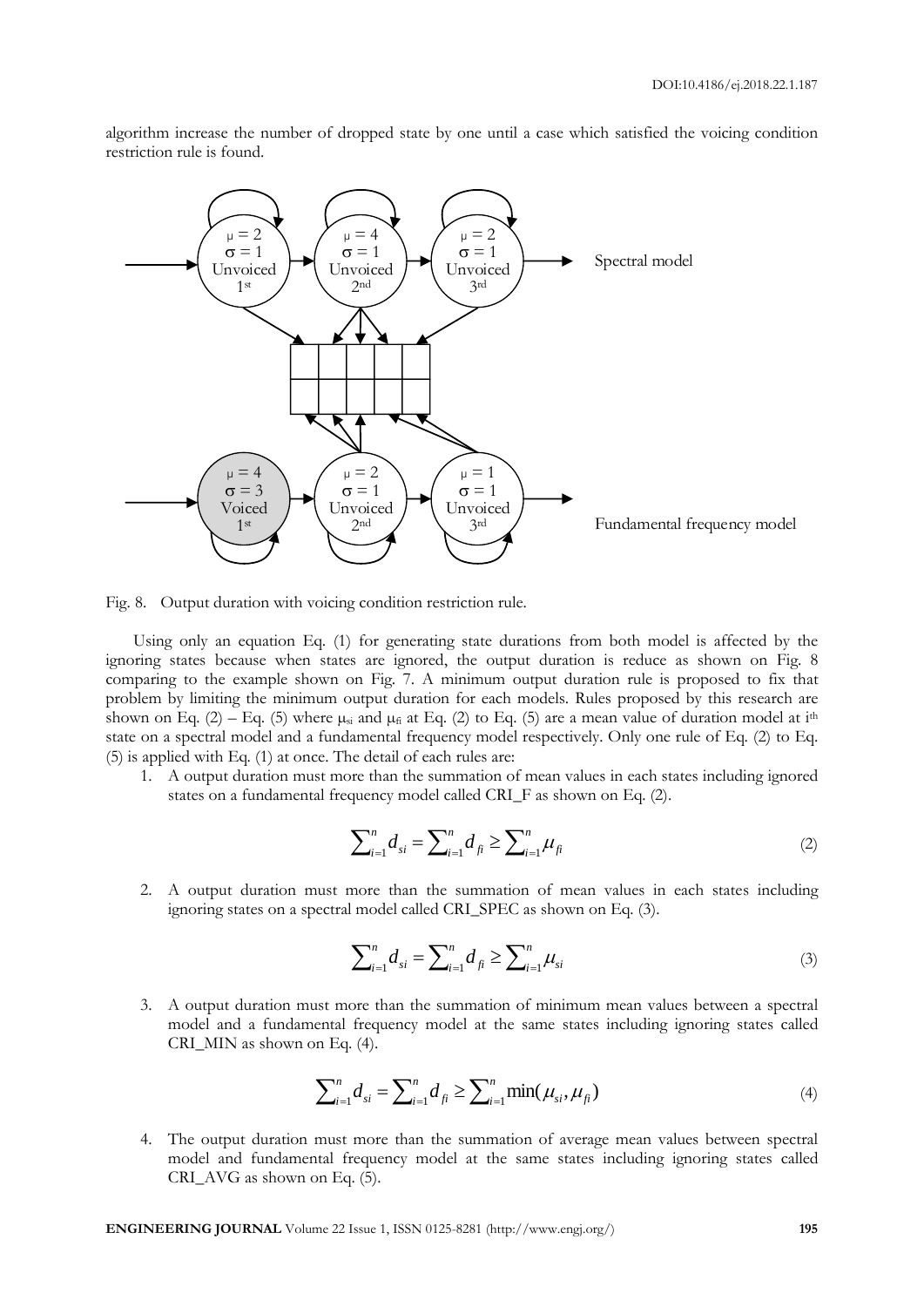$$
\sum_{i=1}^{n} d_{si} = \sum_{i=1}^{n} d_{fi} \ge \sum_{i=1}^{n} \frac{\mu_{si} + \mu_{fi}}{2}
$$
 (5)

# **5. Evaluation Method**

#### **5.1. Training Configuration**

| $\sum_{i=1}^n d_{si} = \sum_{i=1}^n d_{fi} \ge \sum_{i=1}^n \frac{\mu_{si} + \mu_{fi}}{2}$                                                                                                                                                                                                                                                                                                                                                                                                                                                                                                                                                                                                                                                                                                                                                                                                                                   |                    |                 | (5)                                                                          |
|------------------------------------------------------------------------------------------------------------------------------------------------------------------------------------------------------------------------------------------------------------------------------------------------------------------------------------------------------------------------------------------------------------------------------------------------------------------------------------------------------------------------------------------------------------------------------------------------------------------------------------------------------------------------------------------------------------------------------------------------------------------------------------------------------------------------------------------------------------------------------------------------------------------------------|--------------------|-----------------|------------------------------------------------------------------------------|
| An output duration can be generated by using only Eq. (1), however applying the phrase restriction rule<br>and the minimum state duration rule are optional to prevent the problem described above. A performance<br>of applying the voicing condition restriction rule and the minimum state duration rule are discussed at<br>section 6.                                                                                                                                                                                                                                                                                                                                                                                                                                                                                                                                                                                   |                    |                 |                                                                              |
| 5. Evaluation Method                                                                                                                                                                                                                                                                                                                                                                                                                                                                                                                                                                                                                                                                                                                                                                                                                                                                                                         |                    |                 |                                                                              |
| This section describes a corpus detail, model configurations and a methodology of objective and subjective<br>evaluation.                                                                                                                                                                                                                                                                                                                                                                                                                                                                                                                                                                                                                                                                                                                                                                                                    |                    |                 |                                                                              |
| 5.1. Training Configuration                                                                                                                                                                                                                                                                                                                                                                                                                                                                                                                                                                                                                                                                                                                                                                                                                                                                                                  |                    |                 |                                                                              |
| TSYNC corpus [21] is used in this evaluation. Specifications of TSYNC corpus are 5,200 sentences from<br>the selected Thai publication article, 13.94 hours, recording by a Thai female news reporter and tri-<br>phonetically balanced. The context featured tagged with this corpus is only a part of speech.<br>The corpus is divided to training set and evaluation set. The evaluation set contains 500 sentences<br>selected by using the most unique full context contained in the sentence criterion. The evaluation set is used<br>to perform objective test. Only 25 sentences from evaluation set called listening dataset are randomly<br>selected to perform a subjective test. Details of all data sets are described in Table 1.<br>Table 1. Detail of corpus.                                                                                                                                                |                    |                 |                                                                              |
| Attribute                                                                                                                                                                                                                                                                                                                                                                                                                                                                                                                                                                                                                                                                                                                                                                                                                                                                                                                    | Training           | Evaluation      | Listening                                                                    |
| Number of files                                                                                                                                                                                                                                                                                                                                                                                                                                                                                                                                                                                                                                                                                                                                                                                                                                                                                                              | 4700               | 500             | 25                                                                           |
| Duration                                                                                                                                                                                                                                                                                                                                                                                                                                                                                                                                                                                                                                                                                                                                                                                                                                                                                                                     | 13.94 hour         | $1.05$ hour     | 3.13 min                                                                     |
| Phoneme count                                                                                                                                                                                                                                                                                                                                                                                                                                                                                                                                                                                                                                                                                                                                                                                                                                                                                                                | 422,261            | 24,002          | 1,239                                                                        |
| Distinct full context count                                                                                                                                                                                                                                                                                                                                                                                                                                                                                                                                                                                                                                                                                                                                                                                                                                                                                                  | 233,041            | 22,192          | 1,157                                                                        |
| % overlapped full context comparing to<br>training data                                                                                                                                                                                                                                                                                                                                                                                                                                                                                                                                                                                                                                                                                                                                                                                                                                                                      | $\frac{1}{2}$      | 11.34%          | 10.63%                                                                       |
| A structure of Thai syllable begins with initial consonants, follows by vowels and ends with final<br>consonants as shown on Fig. 9. Final consonants are optional.<br>Context features applied to every models in this evaluation are<br>- 7 context dependent phonemes (3 phonemes forward, current and 3 phonemes backward)<br>- 7 context dependent tones in phoneme level (3 tones forward, current and 3 tones backward)<br>Generally, a tone is a property in syllable level, so a tone feature is inserted to each phoneme in the<br>same syllable. For example, a full context feature of the underlined phoneme at the Fig. 6 is "r <vv_m-<br><math>i</math>i+k=aa&gt;n^/A:4&lt;4_0-0+0=0&gt;0" where "^/A:" is a separator between a phoneme part and a tone part.<br/><math>\begin{array}{ccc}\n\sqrt{r-vv-4} &amp; m-\underline{ii}-0 &amp; k-a^2-n^2-0 \\ \hline\n\end{array}</math><br/>1 syllable</vv_m-<br> | vowel<br>consonant | final consonant |                                                                              |
| Fig. 9. Thai syllable structure.                                                                                                                                                                                                                                                                                                                                                                                                                                                                                                                                                                                                                                                                                                                                                                                                                                                                                             |                    |                 |                                                                              |
| Phoneme questions for clustering tree are defined by Thai grammatical rule and applied to each level of<br>context dependent. Tone questions are defined to each tone and no tone classed rules are defined.                                                                                                                                                                                                                                                                                                                                                                                                                                                                                                                                                                                                                                                                                                                 |                    |                 |                                                                              |
| 196                                                                                                                                                                                                                                                                                                                                                                                                                                                                                                                                                                                                                                                                                                                                                                                                                                                                                                                          |                    |                 | ENGINEERING JOURNAL Volume 22 Issue 1, ISSN 0125-8281 (http://www.engj.org/) |

![](_page_9_Figure_15.jpeg)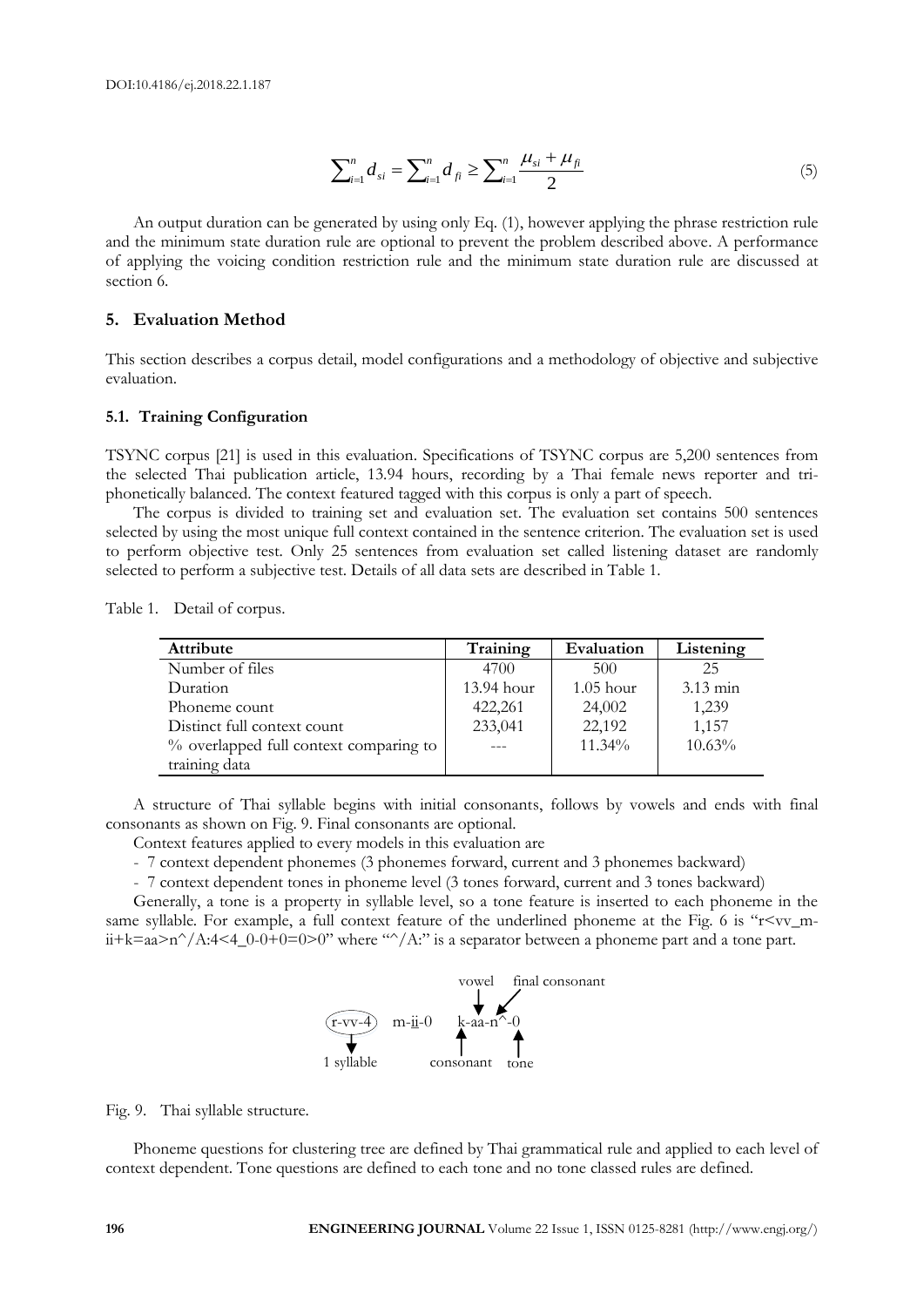#### **5.2. Model Configuration**

Models in this evaluation are 1) baseline model (BASE) trained with the toolkit provided by [3] without any modification, 2) propose model without an unmatched phrase rejection (PRO\_NO\_REJ) trained with the toolkit provided by [3] with modified HMM model prototype but not applied an unmatched phrase rejection and 3) propose model with an unmatched phrase rejection (PRO\_REJ) trained with the toolkit provided by [3] with modified HMM model prototype and applied an unmatched voicing condition rejection.

Training configurations of all model are same as default setting defined by [3]. A MGE tree-based context clustering [9] and global variance [11] are applied. For a proposed model the global variance is separately trained to a spectral model and fundamental frequency model.

# **5.3. Minimum Output Duration Criteria Evaluation**

To select minimum output duration criteria applied in PRO\_REJ model, all of the criteria described in section 4.2 are evaluated by an objective measurement using root mean square error in phoneme level calculated by Eq. (6) called RMSE/D.

$$
RMSE = \sqrt{\frac{\sum_{i=1}^{n} (x_{si} - x_{ri})^2}{n}}
$$
 (6)

 $X_{si}$  is the calculated duration in phoneme level at i<sup>th</sup> sequence,  $X_{ri}$  is the actual duration from reference data at i<sup>th</sup> sequence and n is a total number of sequence.

The proposed model generates output duration of all training data with every criteria for comparing to the actual duration from training data. Silent and short pause segments are not included in this experiment.

#### **5.4. Objective Measurement**

Objective measurements are a mel cepstral distortion (MCD) [22] for evaluating spectrum features, a band aperiodicity distortion (BAD) [23] for evaluating band aperiodicity features, a count of unmatched voicing condition frame (CV/U) [23] for detecting unmatched voicing conditions, a root mean square error of fundamental frequency (RMSE/F) [24] for evaluating a trajectory of fundamental frequency and a root mean square error of duration (RMSE/D) for evaluating an output duration.

To perform MCD, BAD, CV/U and RMSE/F, synthesized speeches are warped with reference speeches using a dynamic time warping algorithm [25]. A minimum distance of spectrum features is a criterion for wrapping. Then wrapped synthesized speeches are compared frame by frame. A calculation of BAD is the same as MCD described in [20] but using band aperiodicity features instead of Mel cepstral features. They measure the differences at the frame level between synthesized speech and reference speech. A CV/U is calculated by counting unmatched a voiced and an unvoiced phrase at the same frame position between synthesized speeches and reference speeches. RMSE/F and RMSE/D are calculated with Eq. (6) where  $X_{ri}$  is a value of reference sample,  $X_{si}$  of RMSE/F is a fundamental frequency in hertz unit at i<sup>th</sup> frame of synthesized speech;  $X_{si}$  of RMSE/D is the duration of the synthesized speech at i<sup>th</sup> phoneme sequence. Only matched voiced frames between synthesized and reference frame are included in RMSE/F calculation. Silent and short pause segments aren't included in RMSE/D calculation.

Every models synthesize speech sentences corresponding to the evaluation set and evaluate with the objective measurement by using human speeches as a reference.

#### **5.5. Subjective Measurement**

Subjective measurements are a mean opinion score (MOS) test and a preference test. Questions asked for the MOS test are "What is a naturalness MOS level of the listened speech?" and "What is a intelligibility MOS level of the listened speech?" The MOS contains 5 level (1 to 5). Details of each level for naturalness test and intelligibility test are described at Table 2 and Table 3 respectively.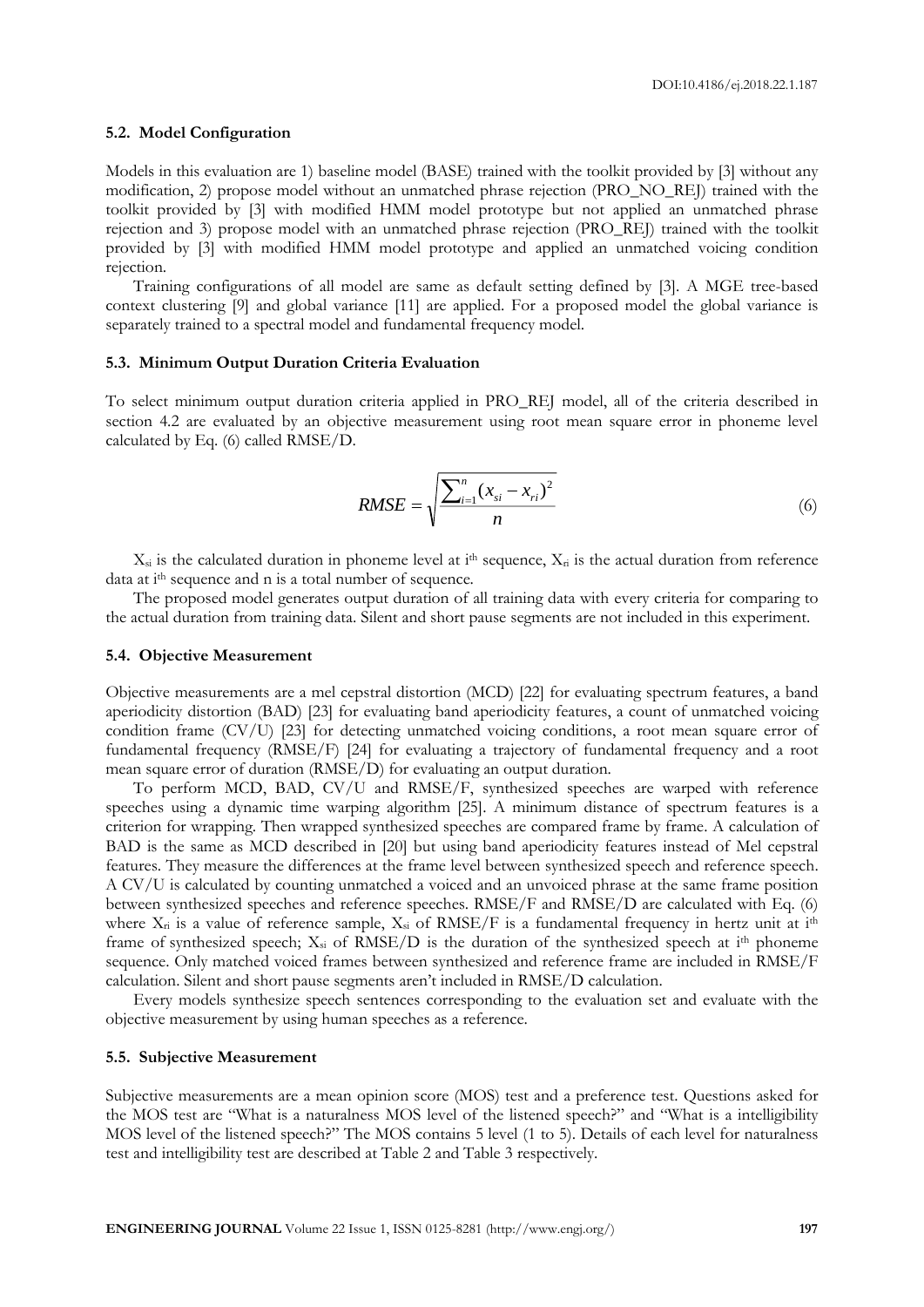| <b>MOS Level</b> | Description                                                                            |
|------------------|----------------------------------------------------------------------------------------|
|                  | Listeners can not determine a content from listened speeches                           |
| 2                | A rhythm of listened speeches is not the same as the human speech in most of the       |
|                  | duration, approximate 50-100% of all syllables.                                        |
| 3                | A rhythm of listened speeches is not the same as the human speech in some parts of the |
|                  | duration, approximate 10-50% of all syllables.                                         |
|                  | A rhythm of listened speeches is not the same as human speech in some syllables,       |
| 4                | approximate 0-10% of all syllables.                                                    |
|                  | A rhythm of listened speeches is the same as a human speech.                           |

| Table 2.<br>Description of naturalness MOS. |
|---------------------------------------------|
|---------------------------------------------|

Table 3. Description of intelligibility MOS.

| <b>MOS Level</b> | Description                                                                           |
|------------------|---------------------------------------------------------------------------------------|
|                  | Listeners can not determine the content from listened speeches                        |
| 2                | Listeners can not determine the content of listened speeches in most of the duration, |
|                  | approximate 50-100% of all syllables.                                                 |
| 3                | Listeners can not determine the content of listened speeches in some parts of the     |
|                  | duration, approximate 10-50% of all syllables.                                        |
| 4                | Listeners can not determine the content of listened speeches in some syllables,       |
|                  | approximate 0-10% of all syllables.                                                   |
|                  | Listeners can determine all of the content from listened speeches.                    |

A preference test asked listeners to rank a preference by paired comparisons which are BASE compared with PRO\_REJ, BASE compared with PRO\_NO\_REJ and PRO\_REJ compared with PRO\_NO\_REJ. An equal preference level is included.

Listeners listened to the same sentence generated from all variant of models in a same question. The MOS and preference tests are performed at the same time. The human speeches are added to the test as a reference. Listeners were allowed to listen to each choice repeatedly.

Listeners are 6 males and 5 females, from 20 to 27 years old. All of listeners were briefed about a meaning of naturalness and intelligibility before testing.

# **6. Result & Discussion**

This section presents results of the evaluation described at previous section.

# **6.1. Minimum Output Duration Criteria Results**

Minimum output duration criteria results are shown in Fig. 10. CRI\_SPEC gets the lowest RMSE/D scores (0.263 second) while CRI\_F gets the highest RMSE/D scores (0.678 second). Results indicate that the duration model trained by spectral features is significantly better than the duration model trained by fundamental frequency features. The output durations with CRI\_SPEC are slightly longer than the reference data while the output durations with CRI\_F are extremely longer than the training data, so the result with CRI\_MIN is closer to CRI\_SPEC and the result of CRI\_AVG is between the CRI\_SPEC and CRI\_F.

From the results, output parameters generated from PRO\_REJ model are applied with CRI\_SPEC criterion.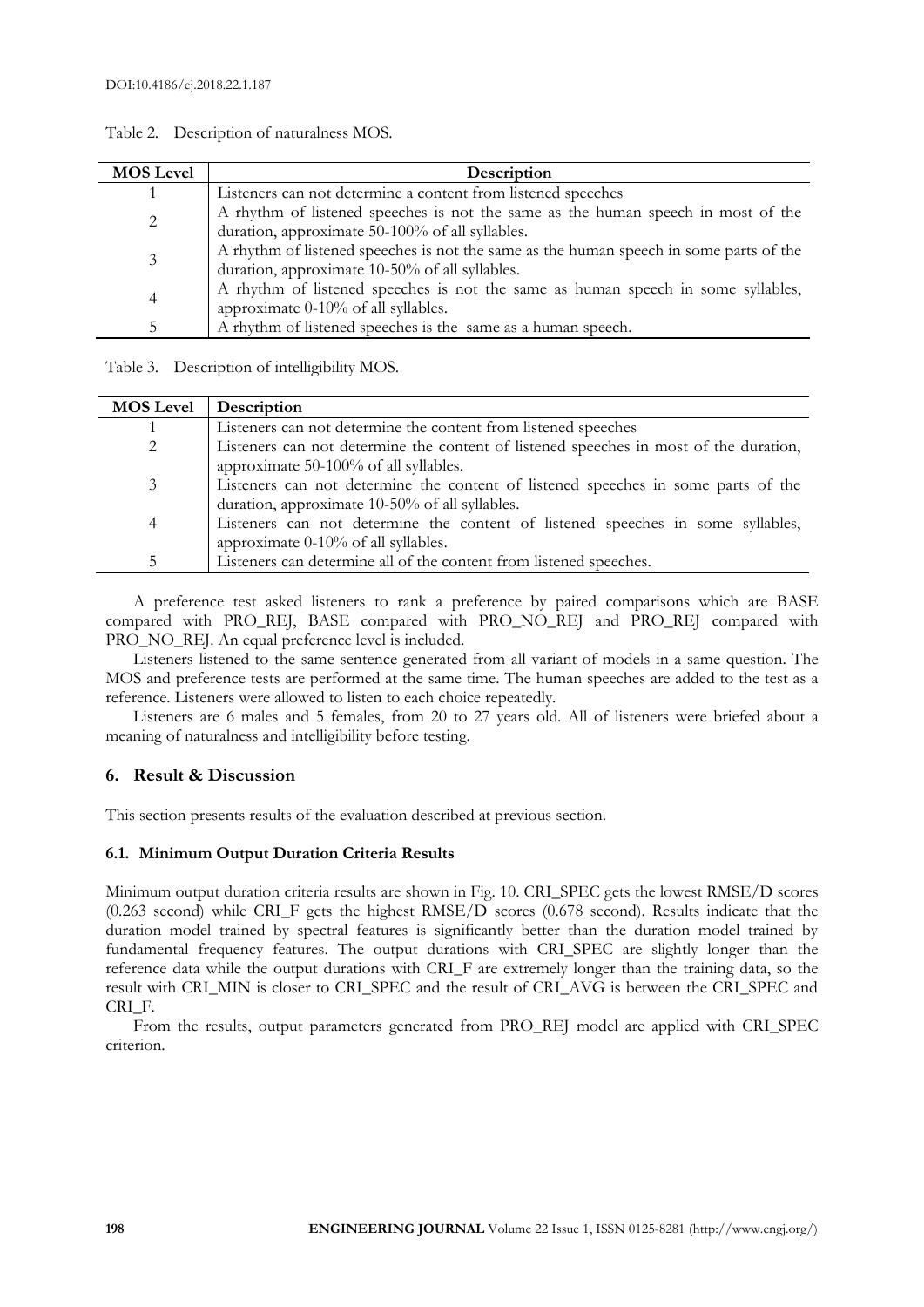![](_page_12_Figure_1.jpeg)

Fig. 10. Minimum output duration criteria results.

#### **6.2. Objective Results**

MCD and BAD results are shown in Fig. 11. MCD result of PRO\_NO\_REJ model is better than BASE model which it may cause by a modelling of the spectral model separately but when an unmatched phrase rejection is applied, MCD result is worse than BASE model because some states are dropped.

A result of BAD is contrast to MCD. The BAD result of PRO\_ REJ and PRO\_NO\_REJ model is slightly worse than the BAD result of BASE model and the BAD result of PRO\_ REJ is worse than PRO\_NO\_REJ.

However, the difference between BASE, PRO\_NO\_REJ and PRO\_REJ in MCD and BAD test is less than 3% which they may not impact to a perception of the listeners.

CV/U result is shown at Fig. 12. An error at PRO\_NO\_REJ model is more than BASE model as expected. When unmatched phrase rejection is applied, the CV/U result of PRO\_REJ is close to the BASELINE.

RMSE/F result of PRO\_NO\_REJ model is same as PRO\_ REJ model but slightly worse than the result of BASE model as shown on Fig. 13.

The objective evaluations of fundamental frequency model in BAD, CV/U and RMSE/F evaluation is slightly worse than baseline model, however [26] indicates that a small distortion in fundamental frequency (< 5 hertz) is not affected a naturalness and intelligibility listener perceived.

The objective results indicate that PRO\_NO\_REJ spectral model is slightly better than BASE model while the fundamental frequency components which are fundamental frequency and BAP coefficients is worse than BASE model which it may cause by the warping criteria which relied on only spectral features. Appling unmatched voicing condition in PRO\_REJ model improves the performance on CV/U test but degrades the performance on MCD and BAD test.

The result of RMSE/D on Fig. 14 shows that the result of PRO\_REJ model is close to BASE model while PRO\_NO\_REJ model is the worst because output durations of PRO\_NO\_REJ apply the maximum probability from both spectrum and fundamental frequency model which it has been proven in the minimum output duration criteria evaluation that the duration model of fundamental frequency model is worse than the spectral model.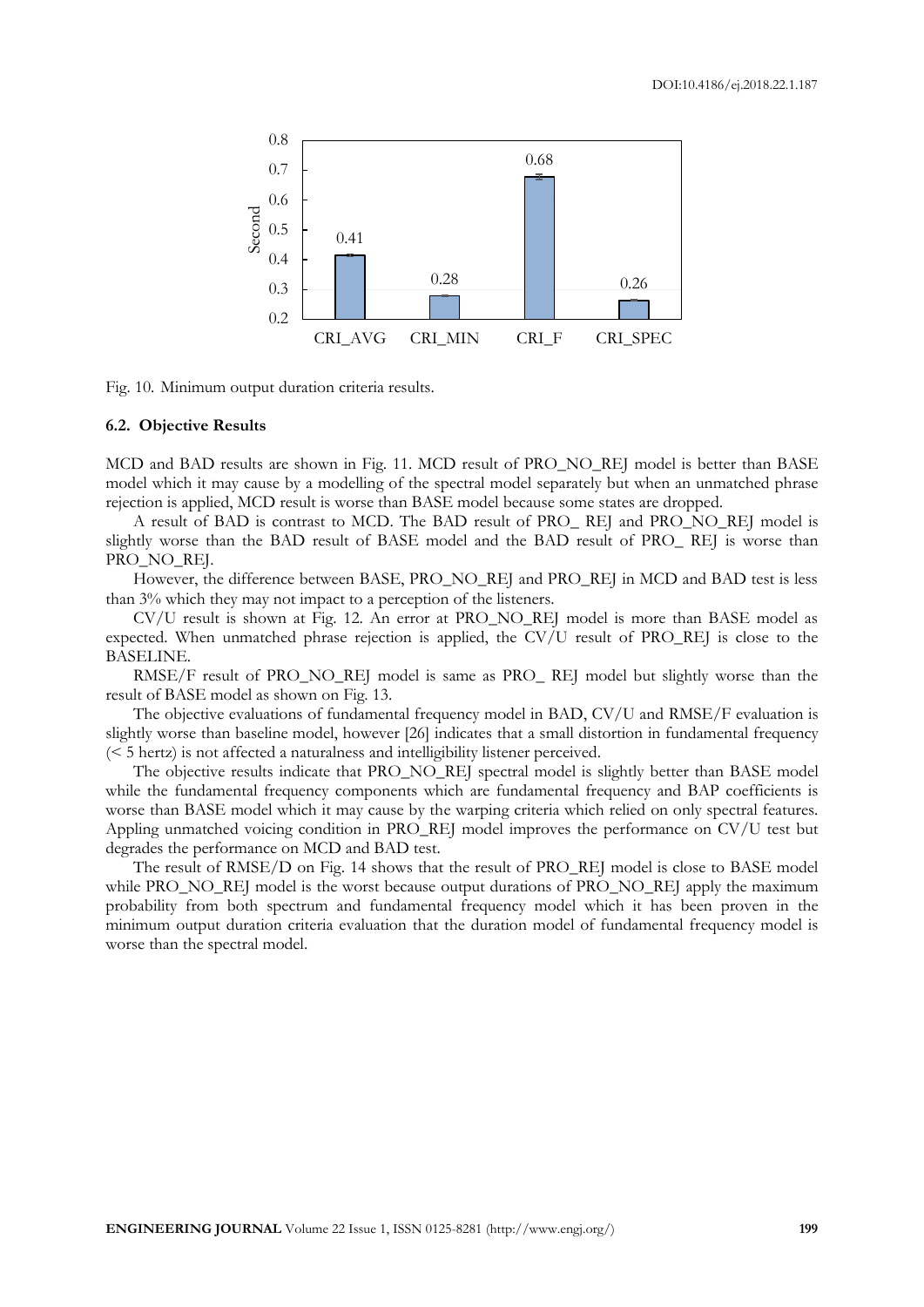![](_page_13_Figure_1.jpeg)

Fig. 11. MCD and BAD results.

![](_page_13_Figure_3.jpeg)

Fig. 12. CV/U result.

![](_page_13_Figure_5.jpeg)

Fig. 13. RMSE/F result.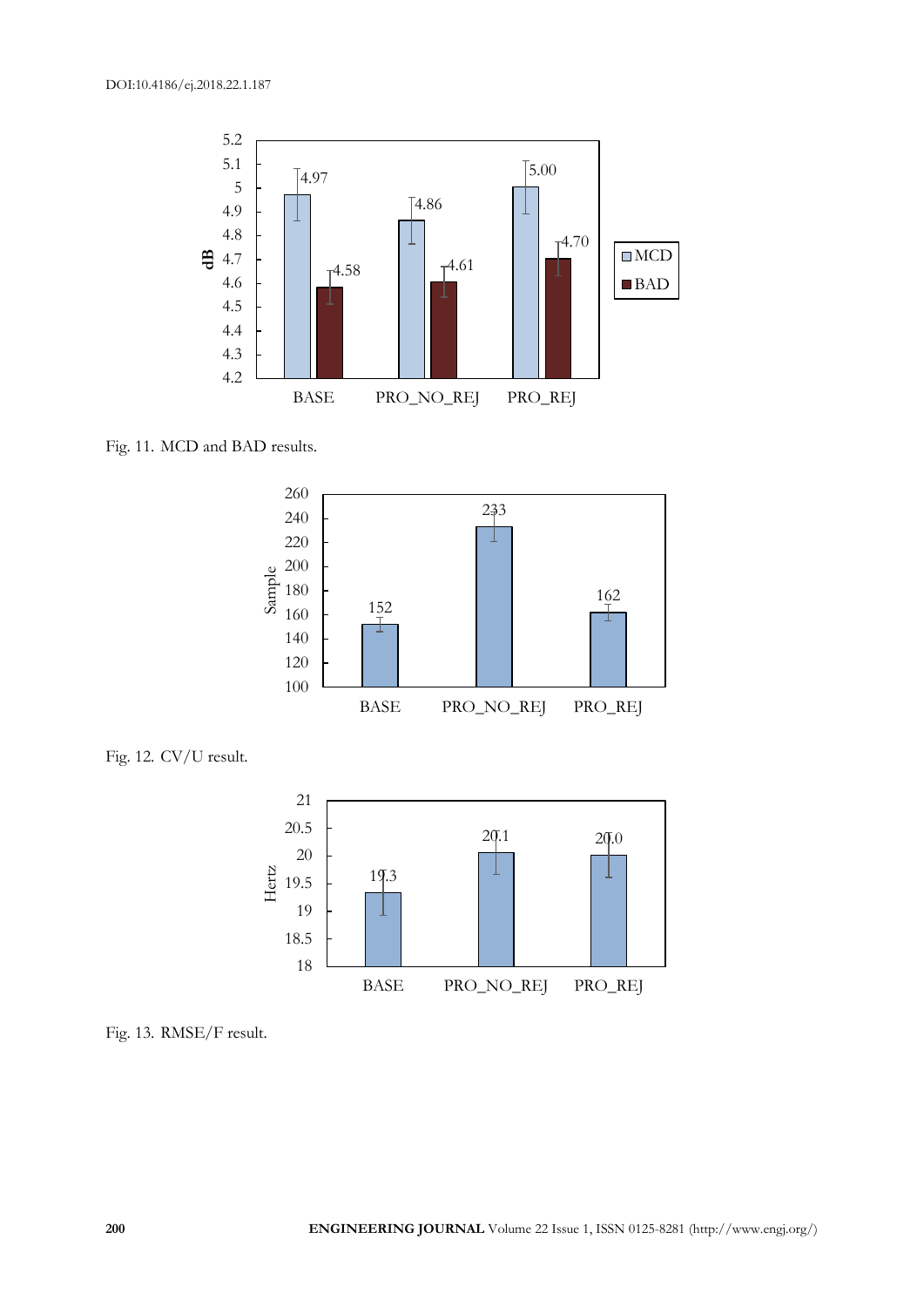![](_page_14_Figure_1.jpeg)

Fig. 14. RMSE/D result.

#### **6.3. Subjective Results**

The result of MOS test is shown on Fig. 15. The intelligibility and naturalness MOS of PRO\_NO\_REJ are 3.69 and 3.71 respectively, and PRO\_REJ model are 3.62 and 3.71 respectively. The results of proposed model are better than BASE model which its intelligibility and naturalness MOS score are 3.08 and 3.14.

ANOVA significant values and Fisher's least significant difference (LSD) values are calculated to measure a significant of the result. The ANOVA significant value of the naturalness and the intelligibility test are 0.032 and 0.035 respectively indicating that the results are significantly difference at 95% confidence interval. The post hoc LSD results are shown on Table 4 indicating that the intelligibility and naturalness MOS of PRO\_NO\_REJ and PRO\_REJ are significantly better than BASE model and a different between the intelligibility and naturalness MOS of PRO\_NO\_REJ and PRO\_REJ is not significant.

The result of the preference test is shown in Table 5 and its trend is the same as the one of MOS test. The listeners prefer PRO\_NO\_REJ and PRO\_REJ more than BASE model 58.91% and 62.91% respectively and equally preference between PRO\_NO\_REJ and PRO\_REJ.

Listeners gave opinions that the BASE model is more buzzy speech than PRO\_NO\_REJ and PRO\_REJ, but in some speech file, the listeners feel that PRO\_NO\_REJ model and PRO\_REJ model produce wrong tones and phonemes and both models produce in the different way.

![](_page_14_Figure_8.jpeg)

Fig. 15. Minimum output duration criteria results.

Table 4. LSD significant value of MOS test.

| Model                  | Intelligibility | <b>Naturalness</b> |
|------------------------|-----------------|--------------------|
| BASE and PRO_REJ       | 0.038           | 0.023              |
| BASE and PRO_NO_REJ    | 0.020           | 0.022              |
| PRO_REJ and PRO_NO_REJ | 0.771           | 0.988              |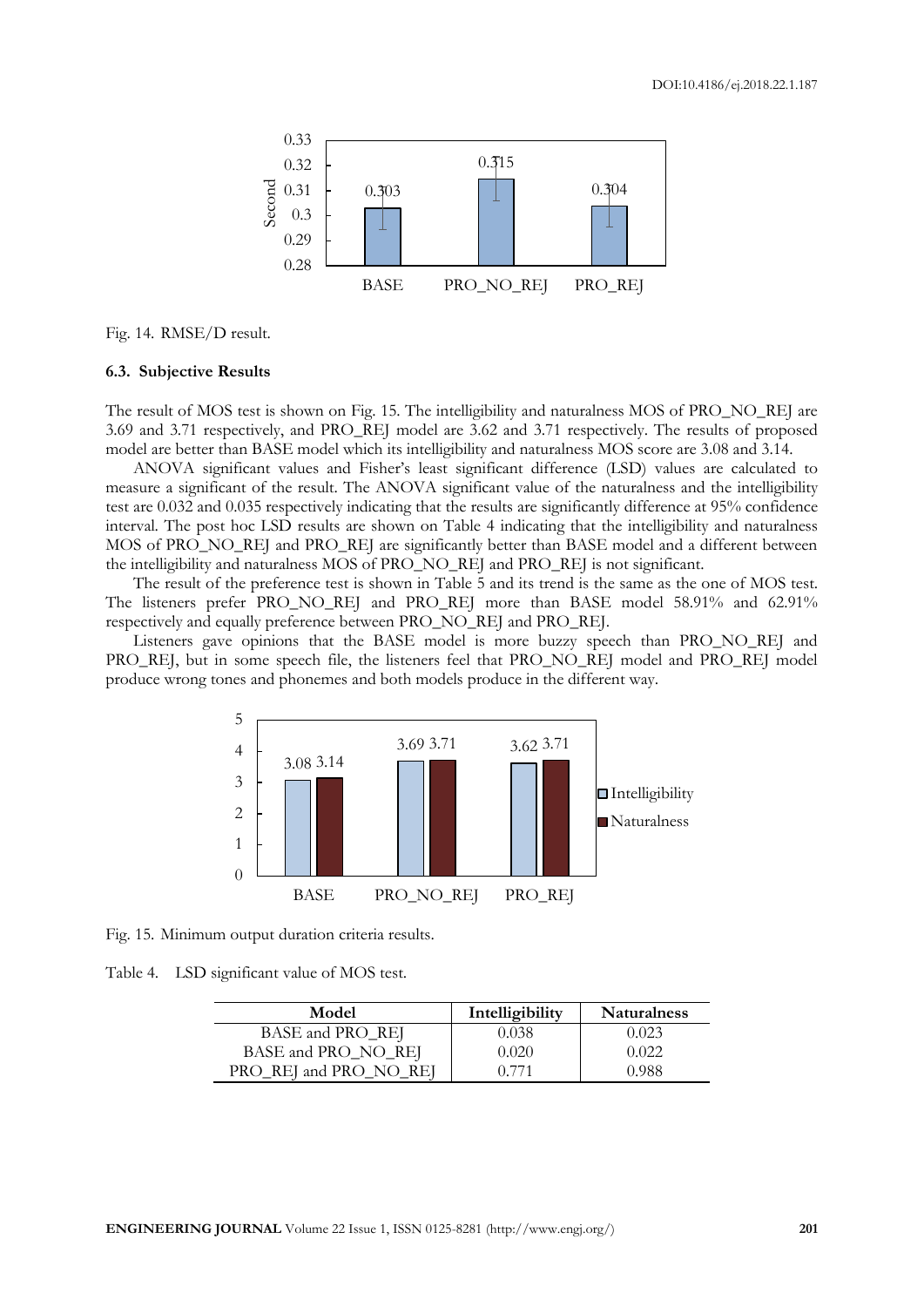Table 5. Preference result.

| Model A | Prefer A  | Equal     | Prefer B  | Model B    |
|---------|-----------|-----------|-----------|------------|
| BASE.   | $15.64\%$ | $25.45\%$ | 58.91%    | PRO_NO_REJ |
| BASE    | $12.00\%$ | 25.09%    | $62.91\%$ | PRO REJ    |
| PRO REI | 32.00%    | 37.09%    | $30.91\%$ | PRO NO REJ |

# **7. Conclusion**

This research proposed an alternative method for improving a synthesized speech in the aspect of removing a buzziness and a hoarseness. The proposed multi model HMM method splits spectral features and fundamental frequency features to separate models. The fundamental frequency models with MSD-HMM which it was reported that the synthesized speech with MSD-HMM contains buzziness and hoarseness. The methods for generating output durations from multi model HMM are proposed which are the maximum probability from both duration models and added on with voicing condition restriction rule and minimum duration criteria.

The evaluation on minimum duration criteria showed that the duration models generated with minimum duration from mean values of the spectral model were far better than the fundamental frequency model, so voicing condition restriction is used with minimum duration criteria from spectral models.

The objective results showed that the test synthesized parameters from baseline models were slightly better than synthesized parameters from proposed model in most of the tests, except for the MCD test of proposed model without voicing condition restriction. The applying voicing condition restriction improved the mismatch of voicing condition as shown on  $U/V$  test, however in the MCD and BAD test, it was slightly worse than not applying the voicing condition restriction.

The result of subjective test was contrast with the objective test, both propose models outperformed a baseline model with significant but listeners can not notice the difference between applying and not applying voicing condition restriction rule. The opinions of the listener indicated that the synthesized speeches from baseline model contained the buzziness sound more than proposed models.

The factor about the uncorrelated between objective result and subjective result may caused by the wrapping between the synthesized speech and the reference speech. In the objective tests, the synthesized speeches were wrapped with reference speech by optimizing the distance of spectral features. The wrapping algorithm allowed some frames of synthesized speech to be drop or repeat. The dropped frames may be buzzy frames. A duration of buzzy segments is short compare to the overall time because the objective measurements that use an average algorithm weren't affect by the buzzy sound.

According to the subjective results, they can conclude that the proposed multi model produce less buzziness and hoarseness than the shared MSD-HMM, however some phonemes synthesized from proposed model are pronounce incorrectly which it need to be improved.

#### **Acknowledgement**

This research was supported by CU Graduated school thesis grant.

#### **References**

- [1] N. Chinathimatmongkhon, A. Suchato, and P. Punyabukkana, "Implementing Thai text-to-speech synthesis for hand-held devices," in *Electrical Engineering/Electronics, Computer, Telecommunications and Information Technology*, 2008.
- [2] A. Suchato, V. Chetsiri, V. Skulareemit, P. Thongprasert, and P. Punyabukkana, "Multilingual AAC on Android," in *Proceedings of the 5th International Conference on Rehabilitation Engineering & Assistive Technology*, 2011.
- [3] R. A. Khan and J. S. Chitode, "Concatenative speech synthesis: A Review," *International Journal of Computer Applications*, vol. 136, no. 3, 2016.
- [4] K. Yu and S. Young, "Continuous F0 modeling for HMM based statistical parametric speech synthesis," *IEEE Transactions on Audio, Speech, and Language Processing*, vol 19, no. 5, pp. 1071-1079, 2011.